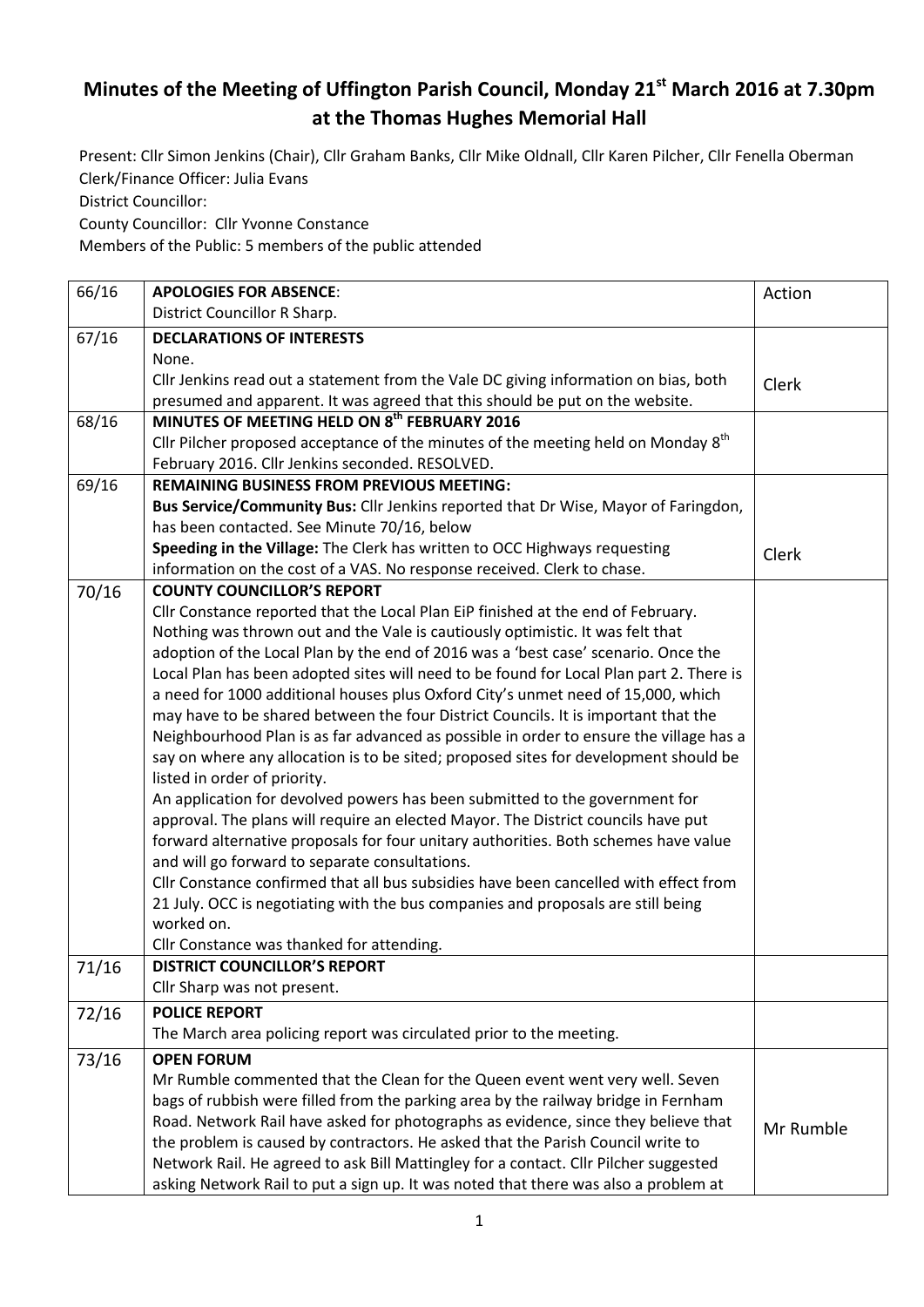|       | the Kingston Lisle railway bridge.                                                                                                         |             |
|-------|--------------------------------------------------------------------------------------------------------------------------------------------|-------------|
|       | Mr Renwick presented his proposal to demolish and rebuild Creslu. There are two                                                            |             |
|       | previously approved planning applications for the property. The one from 2011 has                                                          |             |
|       | now lapsed but the one from 2014 is still live. Mr Parsons noted that the site is very                                                     |             |
|       | visible and the proposed building is very large - too large for a site in a conservation                                                   |             |
|       | area. Cllr Jenkins noted that the site of the building will increase from $93m^2$ to 159 m <sup>2</sup>                                    |             |
|       | excluding the double garage with a room above. Mr Renwick suggested that the                                                               |             |
|       | proposals were comparable with South View Farm. Cllr Jenkins noted that the latter                                                         |             |
|       | property was not within the conservation area.                                                                                             |             |
|       | <b>ONGOING PROJECTS</b>                                                                                                                    |             |
| 74/16 | Parish Council Assets and Land Registry: Cllr Jenkins reported that he has identified                                                      |             |
|       | the solicitor who holds the Craven Estate files wherein he hopes to find some of the                                                       | SJ          |
|       | museum documents. The conveyance will provide details of the boundaries. The next                                                          |             |
|       | step is to build a list of Parish Council Assets.                                                                                          |             |
| 75/16 | <b>Housing Development off Station Road:</b>                                                                                               |             |
|       | The issue of a large crane coming through the village was raised. The site                                                                 |             |
|       | management has written to the Parish Council. They are trying hard to maintain the                                                         |             |
|       | agreed traffic rules but are being let down by their contractors.                                                                          |             |
| 76/16 | <b>Community Led Plan</b>                                                                                                                  |             |
|       | Luke Horton and Ashley Chapman were due to attend the meeting to discuss Go                                                                |             |
|       | Active Gold, a scheme aimed at older residents. They were unable to make it but it is                                                      | C/F         |
|       | hoped that they will attend the April meeting.                                                                                             |             |
|       | Cllr Jenkins has had a meeting with the school and has offered PC help for the                                                             |             |
|       | warning lights project. Rob Hart is researching this for the Governors. Cllr Jenkins also                                                  |             |
|       | encouraged the development of a 'walking bus' from the Village Hall car park to the                                                        |             |
|       | school. The meeting felt that the Parish Council should only get involved in school                                                        |             |
|       | issues which affected the village e.g. parking.                                                                                            |             |
|       | It was reported that the school was concerned about the insurance implications of                                                          |             |
|       | people having access to the school out of hours to use the copier. Cllr Banks noted                                                        |             |
|       | that it is the school who decide who can have access and when.                                                                             |             |
|       | Cllr Jenkins to circulate a new CLP progress report.                                                                                       | SJ          |
| 77/16 | <b>Neighbourhood Plan</b>                                                                                                                  |             |
|       | Mr Parsons reported that the NP website now contains up to date information. The                                                           |             |
|       | Characterisation study is now complete and will form the baseline for the                                                                  |             |
|       | Neighbourhood Plan. Data from the working groups will be bought together,                                                                  |             |
|       | hopefully in August. Cllr Oldnall noted that they hoped to synchronise this with the                                                       |             |
|       | Vale Local Plan. It is expected that the next consultation with residents of the three                                                     |             |
|       | villages will be around the end of June. It was noted that two people have left the<br>steering group but there is a lot of informal help. |             |
| 78/16 | <b>Emergency Plan</b>                                                                                                                      |             |
|       | Cllr Jenkins reported that this is ongoing.                                                                                                | Ongoing: SJ |
| 79/16 | Follow up on TBSM and Jubilee Field Meetings on 7 <sup>th</sup> March                                                                      |             |
|       | Cllr Pilcher reported that the first draft of the reaccreditation document has been                                                        | <b>KP</b>   |
|       | sent to Kate Mennery (Museum Support) to be reviewed. Clarification of the                                                                 |             |
|       | museum structure is nearly complete. Cllr Pilcher hopes to have the final version                                                          |             |
|       | available for the April Parish Council meeting.                                                                                            |             |
|       | Jubilee Field: the committee is trying to understand whether a separate committee is                                                       | SJ          |
|       | required. Cllr Jenkins to review the documents and circulate. It was noted that if the                                                     |             |
|       | committee continues, there is a volunteer for one of the two co-option vacancies.                                                          |             |
|       | <b>PLANNING MATTERS</b>                                                                                                                    |             |
| 80/16 | <b>New Applications to be considered:</b>                                                                                                  |             |
|       | P16/V0265/FUL - Creslu, Woolstone Road. Replacement dwelling and works thereto.                                                            |             |
|       | The councillors unanimously agreed that the height of the proposed dwelling was too                                                        |             |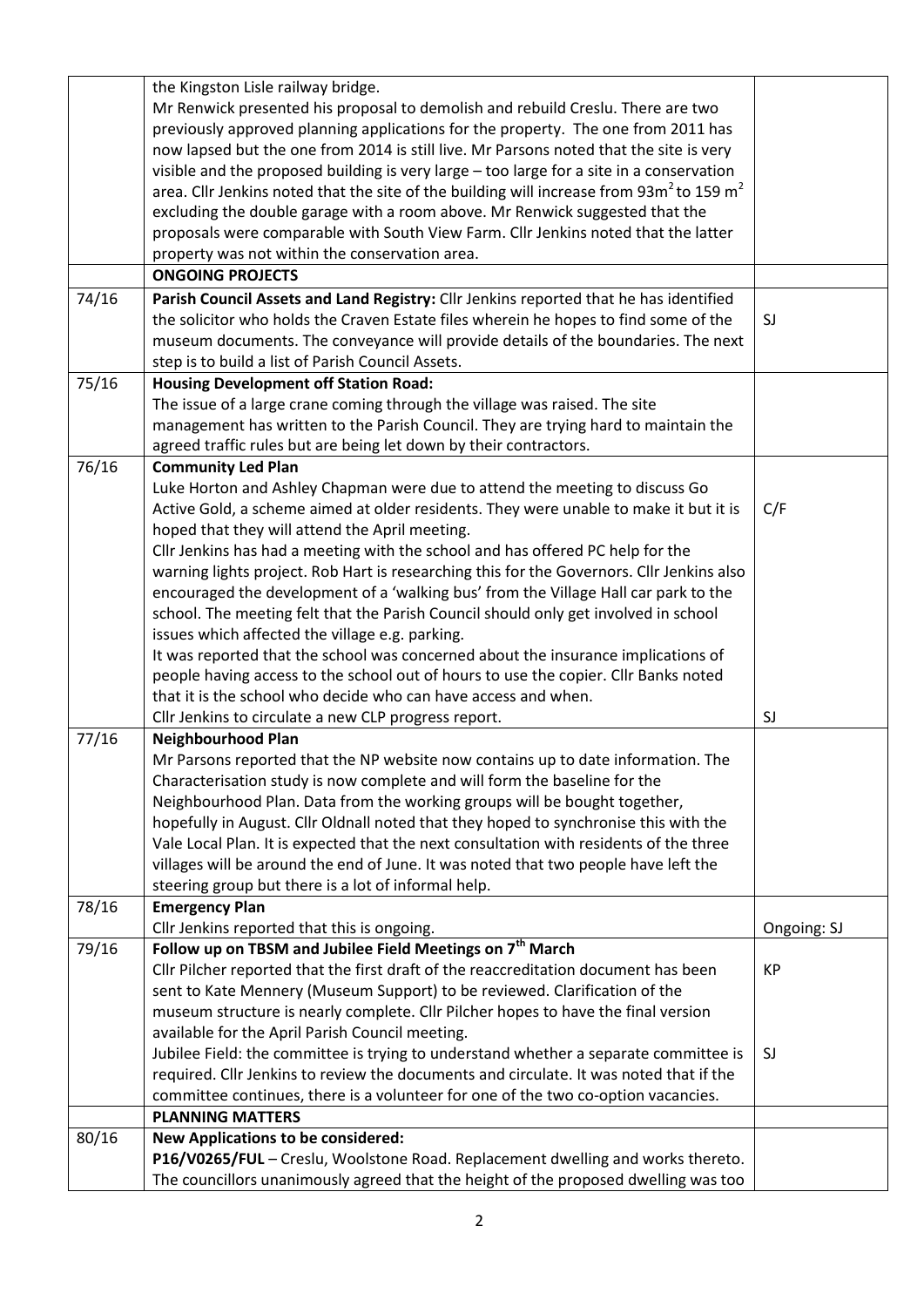|       | high. It was also felt that the double garage with the room over was visually<br>detrimental to the conservation area given its size and location. The meeting voted to<br>object on the grounds of the height of the proposed house and the size of the<br>proposed garage.<br>P16/V0275/HH - Craven Farm Cottage, Upper Common. Single storey rear extension<br>and enlarged front porch. The meeting had no objection to this application.<br>P16/V0203/PDH - Sunnymeade, Broad Street. Pre-application determination for the |          |
|-------|----------------------------------------------------------------------------------------------------------------------------------------------------------------------------------------------------------------------------------------------------------------------------------------------------------------------------------------------------------------------------------------------------------------------------------------------------------------------------------------------------------------------------------|----------|
|       | rebuilding of fire damaged kitchen. For information only.                                                                                                                                                                                                                                                                                                                                                                                                                                                                        |          |
|       | P16/V0247/LDE - Britchcombe Farm. Certificate of Lawful development for                                                                                                                                                                                                                                                                                                                                                                                                                                                          |          |
|       | residential caravan in Plum Tree Field. For information only. This has been approved.<br>Vehicular Access to Westview from Fernham Road. The meeting discussed the<br>potential purchaser's enquiry about support for the development of vehicular access                                                                                                                                                                                                                                                                        |          |
|       | to the rear of the property between the museum and the church. It was noted that                                                                                                                                                                                                                                                                                                                                                                                                                                                 |          |
|       | the museum is a grade II listed building and the Church gate is an ancient structure. It                                                                                                                                                                                                                                                                                                                                                                                                                                         |          |
|       | was agreed that based on the information provided so far the Parish Council would                                                                                                                                                                                                                                                                                                                                                                                                                                                |          |
|       | not approve such an application. Cllr Oldnall suggested writing to the owners. Cllr                                                                                                                                                                                                                                                                                                                                                                                                                                              |          |
|       | Jenkins to establish who the owners are.                                                                                                                                                                                                                                                                                                                                                                                                                                                                                         | SJ       |
|       | Jack's Lea - Planning conditions. All discharged planning conditions have been                                                                                                                                                                                                                                                                                                                                                                                                                                                   |          |
|       | satisfied except for surface and foul drainage. The latest statement from Thames                                                                                                                                                                                                                                                                                                                                                                                                                                                 |          |
|       | Water is that extra capacity is not required. The Vale has stated that they are not in a                                                                                                                                                                                                                                                                                                                                                                                                                                         |          |
|       | position to argue with this. It was noted that Thames Water has been carrying out<br>some work at the sewerage works.                                                                                                                                                                                                                                                                                                                                                                                                            |          |
|       | Cllr Jenkins to write to Helen Payen at Thames Water expressing Parish Council                                                                                                                                                                                                                                                                                                                                                                                                                                                   |          |
|       | continuing concerns about foul and surface water drainage.                                                                                                                                                                                                                                                                                                                                                                                                                                                                       | SJ       |
|       | Gladman Appeal. It was reported that the Inspector has refused the appeal. If the                                                                                                                                                                                                                                                                                                                                                                                                                                                |          |
|       | appellant can find any points of law that can be challenged he must do so within six                                                                                                                                                                                                                                                                                                                                                                                                                                             |          |
|       | weeks. He cannot, however, challenge the views of the inspector. The meeting                                                                                                                                                                                                                                                                                                                                                                                                                                                     |          |
|       | recorded its thanks and appreciation to Neal Wells supported by Mike Thomas, for                                                                                                                                                                                                                                                                                                                                                                                                                                                 |          |
|       | the work they have done on the original application and on the rebuttal document.                                                                                                                                                                                                                                                                                                                                                                                                                                                |          |
| 81/16 | <b>New Applications addressed by circulation:</b>                                                                                                                                                                                                                                                                                                                                                                                                                                                                                |          |
|       | None.                                                                                                                                                                                                                                                                                                                                                                                                                                                                                                                            |          |
| 82/16 | Public Art - funded from Station Road development                                                                                                                                                                                                                                                                                                                                                                                                                                                                                |          |
|       | Cllr Jenkins reported on a meeting with Abigail Brown. £11,600 has been received for                                                                                                                                                                                                                                                                                                                                                                                                                                             |          |
|       | public art. Ms Brown has been invited to attend the Annual Assembly to present                                                                                                                                                                                                                                                                                                                                                                                                                                                   |          |
|       | some ideas. It has been suggested that ideas from the CLP could be utilised.                                                                                                                                                                                                                                                                                                                                                                                                                                                     |          |
|       | Cllr Pilcher suggested something useful such as a welcome sign. Cllr Jenkins                                                                                                                                                                                                                                                                                                                                                                                                                                                     |          |
|       | suggested a tableau. Cllr Oberman suggested a seat.                                                                                                                                                                                                                                                                                                                                                                                                                                                                              |          |
| 83/16 | <b>Station Road Site - S106 Contributions</b>                                                                                                                                                                                                                                                                                                                                                                                                                                                                                    |          |
|       | It was suggested that this topic should be the theme for the Annual Assembly. Beth<br>Elkins (South Oxfordshire and Vale of White Horse District Councils)                                                                                                                                                                                                                                                                                                                                                                       | Clerk/SJ |
|       | has confirmed that the £100,000 will come directly to the Parish Council. Other                                                                                                                                                                                                                                                                                                                                                                                                                                                  |          |
|       | funds will need to be claimed. There are currently three ideas for the Parish funds:                                                                                                                                                                                                                                                                                                                                                                                                                                             |          |
|       | the playground, the village hall and the allotment bridge. Cllr Pilcher asked whether                                                                                                                                                                                                                                                                                                                                                                                                                                            |          |
|       | other CLP ideas should be considered as well as the museum. Cllrs Jenkins and Banks                                                                                                                                                                                                                                                                                                                                                                                                                                              |          |
|       | suggested that projects should be match funded in order to maximise the benefit to                                                                                                                                                                                                                                                                                                                                                                                                                                               |          |
|       | the village.                                                                                                                                                                                                                                                                                                                                                                                                                                                                                                                     |          |
|       | <b>FINANCE</b>                                                                                                                                                                                                                                                                                                                                                                                                                                                                                                                   |          |
| 84/16 | To approve March payments and sign cheques:                                                                                                                                                                                                                                                                                                                                                                                                                                                                                      |          |
|       | A full list of payments is attached to these minutes. Cllrs Oldnall and Pilcher proposed                                                                                                                                                                                                                                                                                                                                                                                                                                         |          |
|       | and seconded. RESOLVED. The cheques were signed.                                                                                                                                                                                                                                                                                                                                                                                                                                                                                 |          |
|       | The Clerk asked whether the council would like to continue the subscription to Clerks                                                                                                                                                                                                                                                                                                                                                                                                                                            |          |
|       | and Councils Direct. It was agreed to renew.                                                                                                                                                                                                                                                                                                                                                                                                                                                                                     |          |
| 85/16 | <b>Oxfordshire Together</b>                                                                                                                                                                                                                                                                                                                                                                                                                                                                                                      |          |
|       | The maps that were promised in December have still not been received. It was                                                                                                                                                                                                                                                                                                                                                                                                                                                     |          |